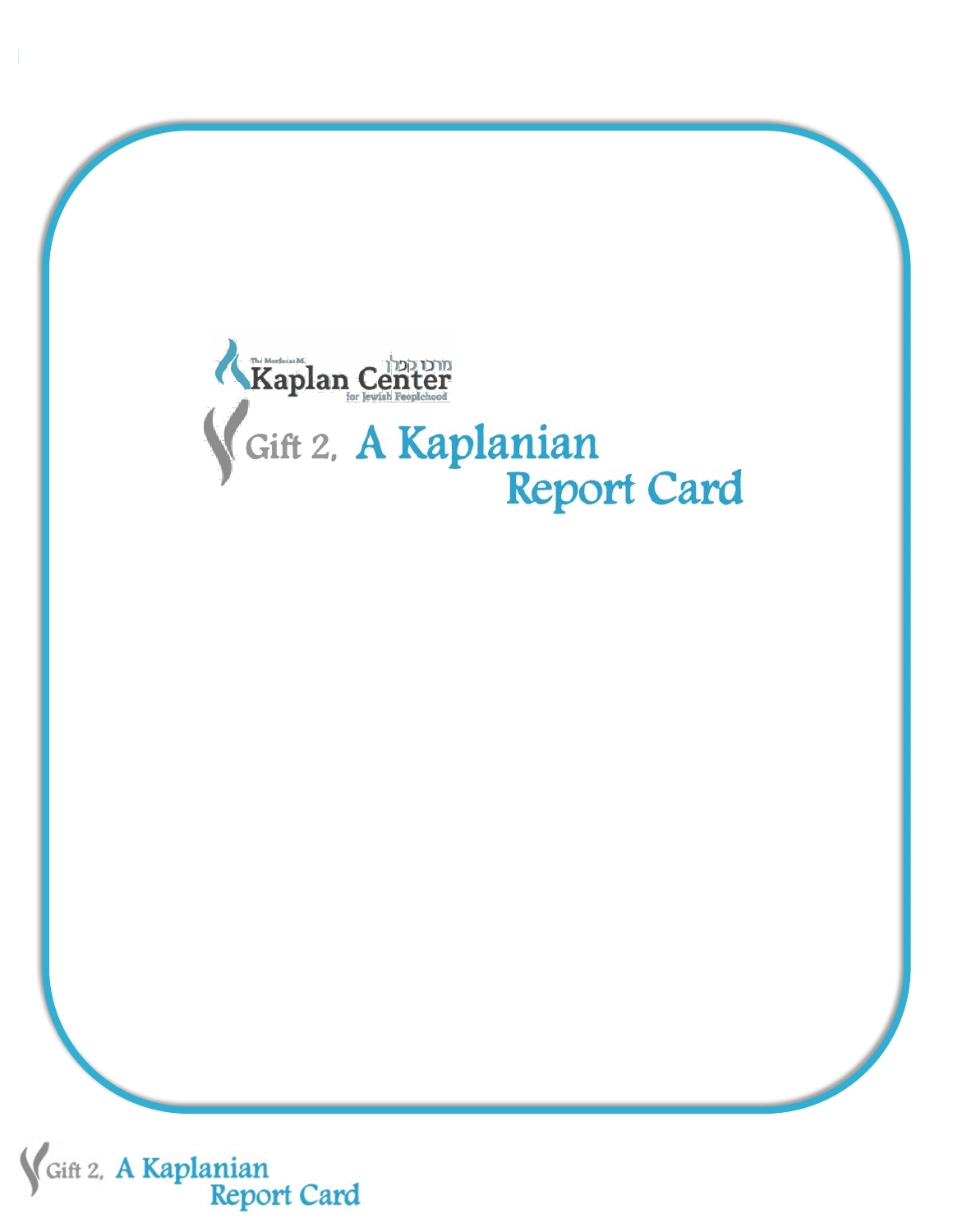

planian Report Card

extion in Judaism as a Civilization Kaplan lays out ewish education might look like. In the attached

Kaplanian report card 1 have tried to simplify his language and capture the core of each his concerns. I think this broad vision can serve as a useful mirror to where we have come to in 2016/5777 in Jewish education.

Of course I am using "report card" as a kind of hyperbole or metaphor. I am rather sure that the qualities that account for a fully realized dynamic vision of Jewish education cannot be "graded". Ideas like kedusha/holiness, amiut (peoplehood), tzionut (Zionism), and tikun olam (word transformation) defy easy benchmarking.

Over the years, however, the report card has created much conversation for both Reconstructionist and non-Reconstructionist groups of educators I have taught. So I invite educators to use this educational tool in their own work as they prepare for the school year of 5777.

Mordecai Kaplan was very conversant with the educational philosophies of John Dewey. This linkage suggests two different ways to utilize the resource. Dewey was very aware that educational evaluation was inevitably two processes in creative, dialectic tension with one another. The Latin etymology of to "value" something hints at these two processes. Read one way evaluate means to "prize". Read a second way it can mean to "measure against some higher standard. "

Your education committee or synagogue board could benefit from either of these processes. "To prize" would mean to follow the lead of the folks at Case Western Reserve University who pioneered the various methodologies of "appreciative inquiry". It is critically important to appreciate a community's educational strengths, to value successes. "Naming" these achievements can help any governing body feel more positive about their educational work. It can also provide the building blocks for future growth.

Clearly, "evaluate" also means to hold to a higher standard. In regard to each of the five arenas noted in Kaplan's chapter on education in Judaism as a Civilization there is room for improvement and creative growth. Noting these arenas of challenge and positive growth can provide a road map for specific initiatives the community might launch during the coming year. The mantra of the Mandel foundation over the last

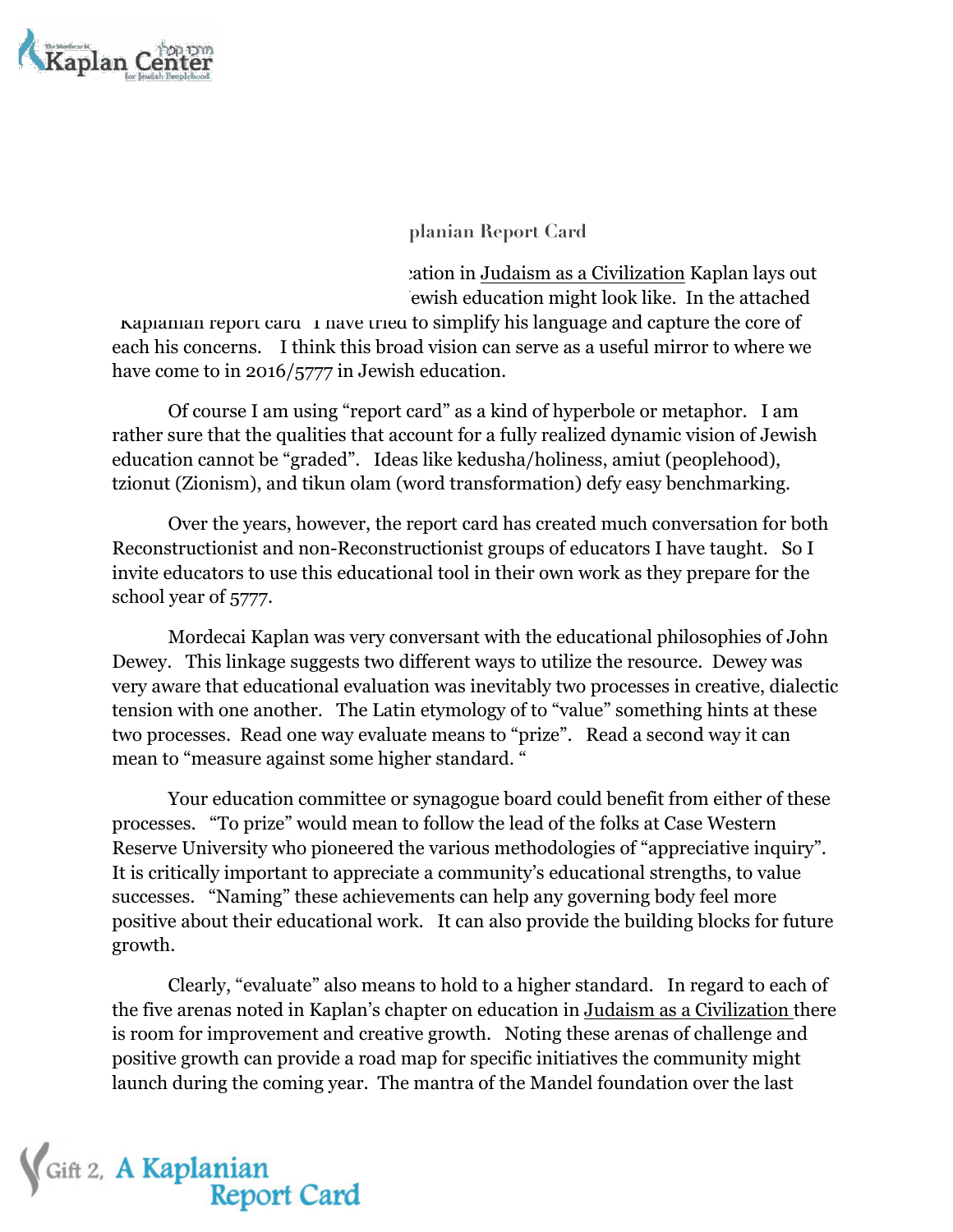

several decades is very helpful in relationship to these imagined possibilities: Think Big and Act Small in the initial stages of the work.

The accompanying power-point allows you to channel your inner Mordecai Kaplan in expressing delight, concern, or rage about the contemporary state of Jewish education

## **A Kaplanian Report Card**

## *Based on the criteria for a successful Jewish education suggested by Kaplan in his chapter on Jewish education in* Judaism as a Civilization (1934)

*Assign grades A to F for each of the following based on your subjective/gut assessment of where we stand today in Jewish education in 2015 and beyond*

|                         |                | The               |                  |
|-------------------------|----------------|-------------------|------------------|
|                         | My Shul/School | Reconstructionist | North American   |
|                         |                | Community or my   | Jewish Community |
|                         |                | Local Community   |                  |
| Understand and          |                |                   |                  |
| Appreciate Hebrew       |                |                   |                  |
| Language and            |                |                   |                  |
| Literature              |                |                   |                  |
| Practice Jewish         |                |                   |                  |
| Ethical and             |                |                   |                  |
| <b>Religious Values</b> |                |                   |                  |
|                         |                |                   |                  |
| Participate in          |                |                   |                  |
| Jewish Life             |                |                   |                  |
|                         |                |                   |                  |
| <b>Give Artistic</b>    |                |                   |                  |
| Expression to           |                |                   |                  |
| <b>Jewish Values</b>    |                |                   |                  |
|                         |                |                   |                  |
| Cultivate Jewish        |                |                   |                  |
| <b>Ideals and Role-</b> |                |                   |                  |
| Models                  |                |                   |                  |